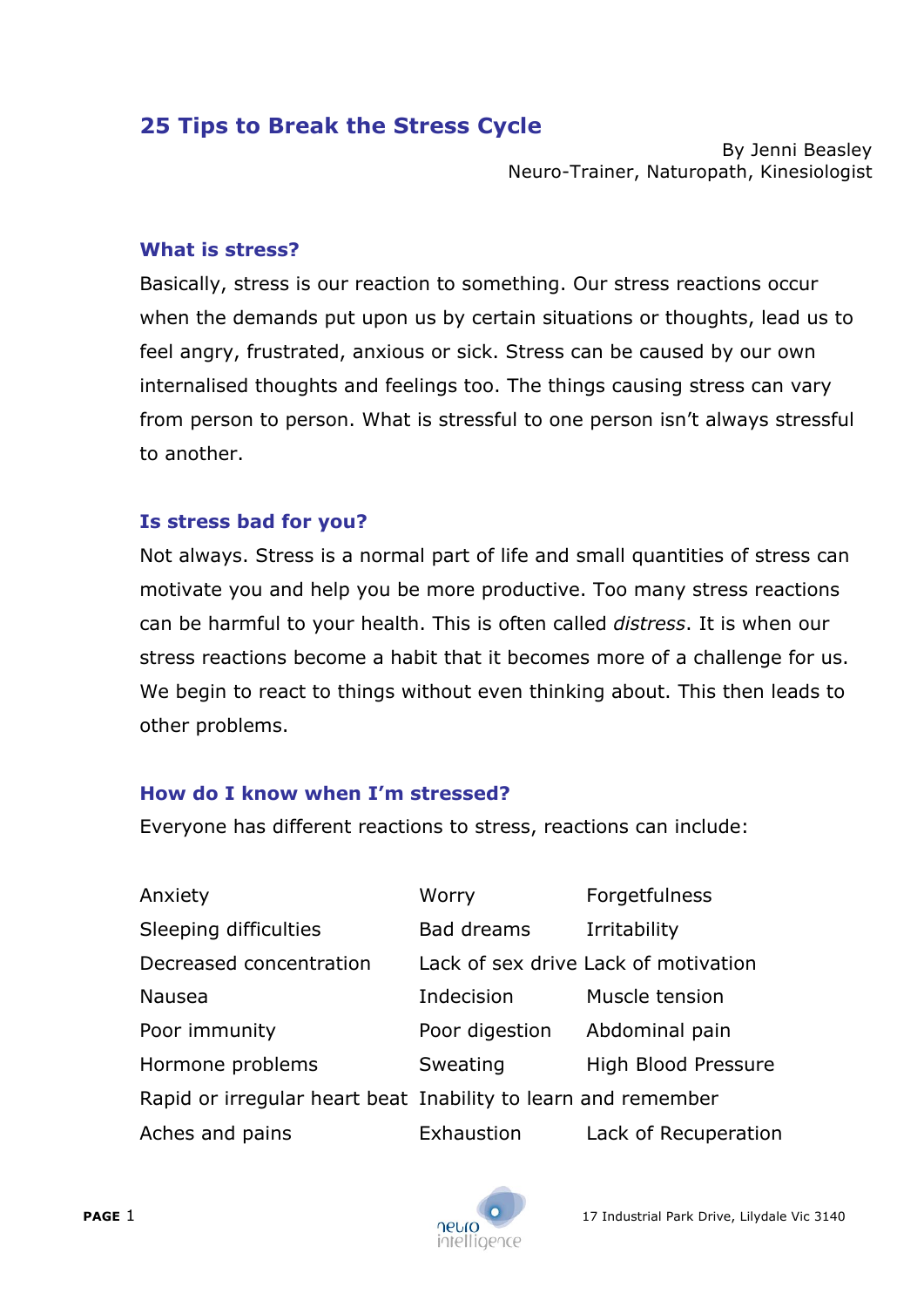#### **What causes stress?**

Stress is caused by a combination of internal and external events (or the anticipation of them). How we see our own ability to manage a conflict will create internal chemical reactions that affect our body function. Sources of stress can vary from lack of confidence, work-related performance, money worries or family problems to unemployment, moving house, bereavement and divorce. Alternatively, it can be a combination of minor problems, which all grow into one big problem.

# **Does feeling stressed mean I can't cope?**

No, it just means you're human. We are all different and we all

react in different ways to different situations. Admitting you feel stressed can go part way to helping you find a solution. Suppressing feelings and pretending they don't exist when really they do, leads to more tension and raises the stress factor even higher. So what can you do?

# **1. Break the stress cycle.**

Use your own body to stop your stress responses. If your methods of coping with stress aren't contributing to your greater emotional and physical health, it's time to find healthier ones. There are many healthy ways to manage and cope with stress, but they all require change. You can either change the situation or change your reaction.

One way is to train you to move out of the stress mode and the survival cycle using Neuro-Training. Neuro-Training creates new options for your internal mechanisms. It is a way of generating new options for your internal reactions to change. It breaks the stress cycle and allows your nervous system to respond differently.

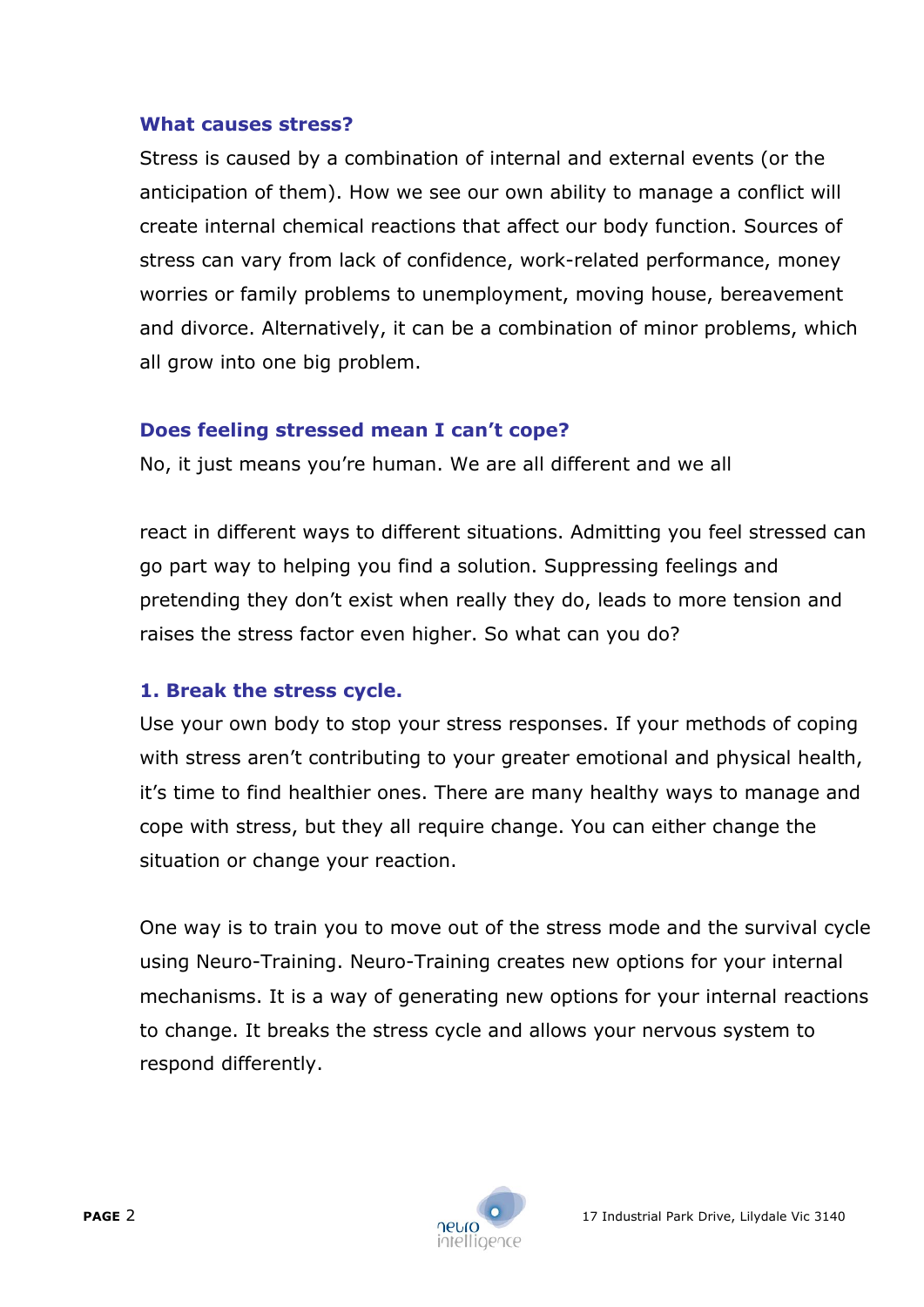# **2. Control what you can**

You can't control everything around you – and too many of us get caught up in the things we can do nothing about. Focus on what you can control and make the changes that are within your own power. Let go of trying to change what is not within your control.

# **3. Identify your own stress reaction triggers**

Breaking the stress cycle starts with identifying the sources of stress in your life. This isn't as easy as it sounds. Your true sources of stress aren't always obvious and it's all too easy to overlook your own stress-inducing thoughts, feelings and behaviours. Neuro-Training and Kinesiology is a highly effective way to re-train your 'not-so-easy' to fix stress reactions.

# **4. Set priorities**

We all operate better when we are doing the things most important to us. Stop suppressing what is most important to you. Decide on what is most important in your life. This also puts into perspective the less important items. Focus on what's important and allocate time accordingly.

# **5. Turn down the negative self-talk in your head**

It can be very noisy in our heads! Debates rage, judgements and opinions can run rampant. Throw away the judgements and resentment and learn to be open and trusting again. Each time you have a negative or stressful thought- ask yourself: "What is it that I *do* want?"

# **6. Keep things in perspective**

Too much of the time we become subjective, especially living in our own stress reactions. We often live life through a false sense of perception. When we are anxious or scared we can project this onto others, blaming them for an outcome that really didn't evolve through them at all. Learn to be more objective. Seeing the bigger picture can make a difference. Keep a balanced

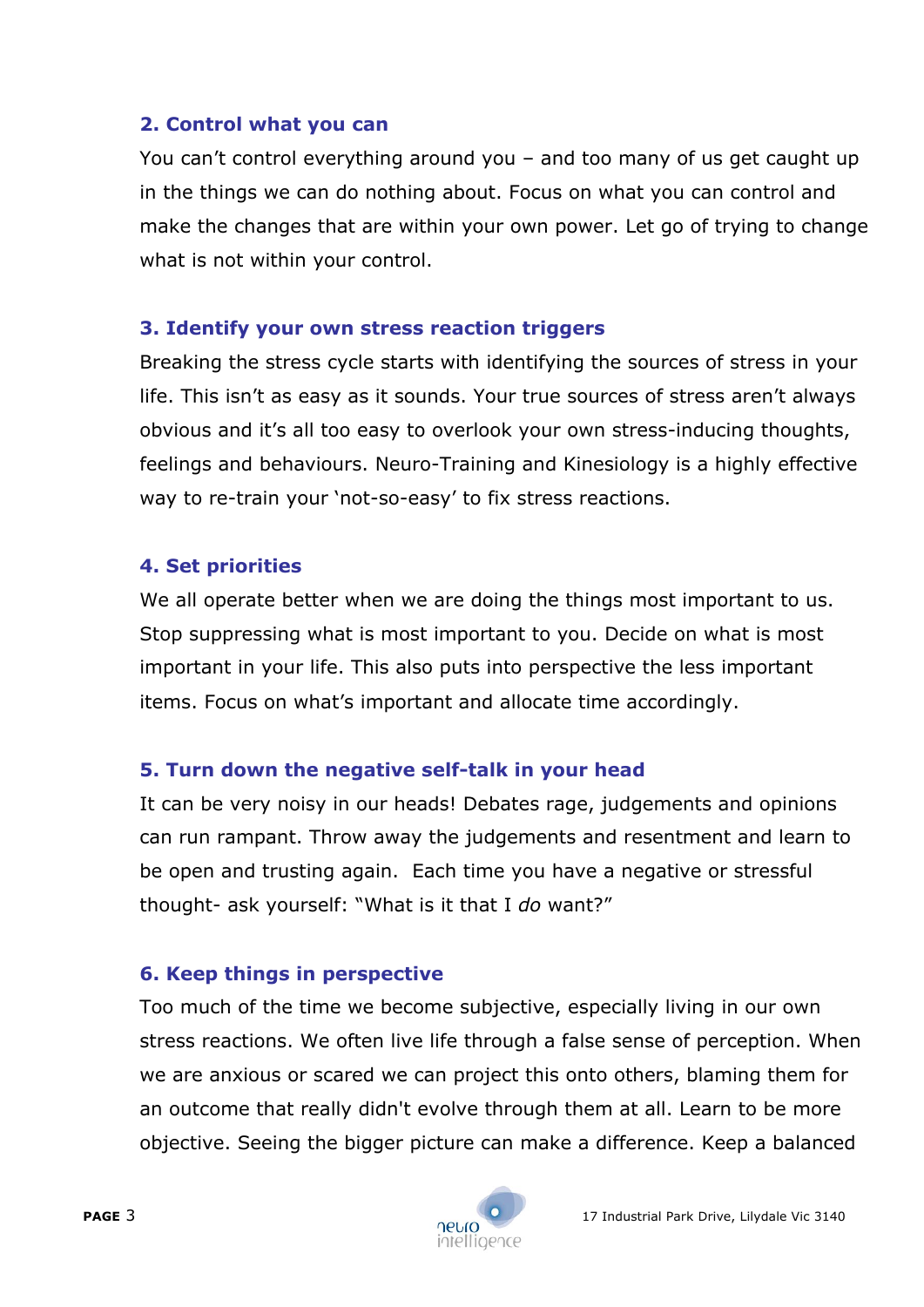view on your life and activities. Don't blow things out of proportion and see them as impossible. If this is a bad habit for you then book in for a Neuro-Training balance and get sorted those subconscious patterns that over take your sense of reality.

#### **7. Talk to someone or get some support**

You don't have to do it all on your own. If your head feels really full, it really can help to talk to a friend, family member or even a professional Kinesiologist, Neuro-Trainer or counsellor. This is very important if you are starting to stew on things and get stuck.

# **8. Reduce caffeine**

When we are stressed we run on a faster timing. Consuming more stimulants makes this timing even faster, leading to physical anxiety attacks. Lessen your intake of coffee, tea, cola, bull drinks and other high caffeine drinks. Try and drink more water instead. Consume herbal teas that calm you such as chamomile, vervain, passionflower or take some magnesium to help you relax and sleep better.

# **9. Eat properly**

Eat breakfast like a king, lunch like a prince and dinner like a pauper. Eat when your stomach most needs it, when you are hungry. Eat consistently and at regular times. Eat fresh foods. Look for food that is not in a packet. Eat fresh and feed the building blocks of your DNA.

# **10. Learn to let go**

Stop dwelling on things. Learn to let them go. Use words like "Let it go", "Chill" or "Breathe" to get away from your negative thinking. Positive self-talk is a great skill. When you are in the middle of internally combusting, breathe before you react and think of the implications.

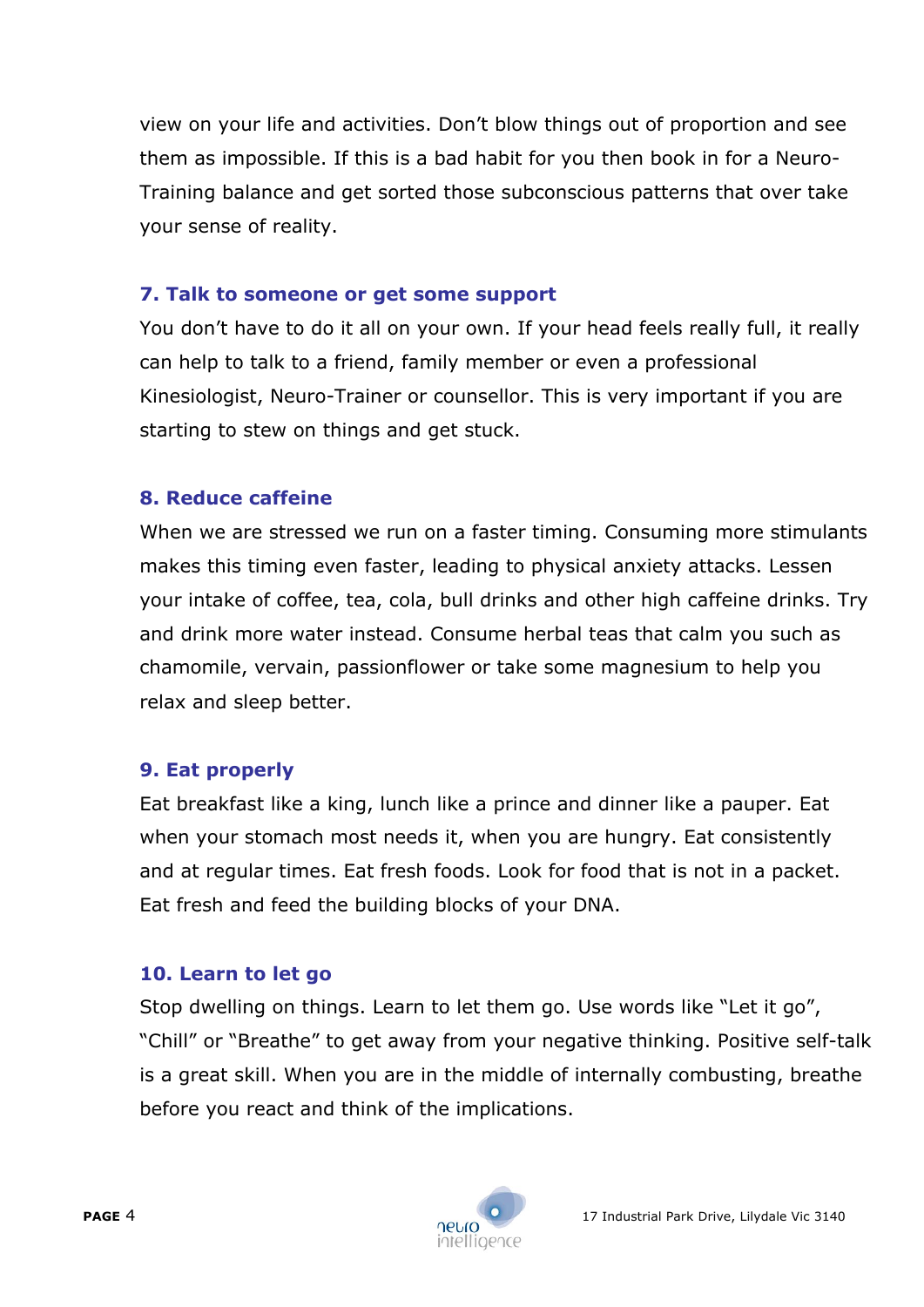# **11. Manage your finances**

When your money situation is out of control, it creates enormous stress reactions. Get help and get your financial situation back in control, if it is causing you to feel upset. Neuro-Training has some wonderful ways to raise your financial intelligence and sort out the stress patterns you may have around money.

# **12. Learn and use relaxation techniques**

This might be swimming, horse riding, yoga, meditation or even listening to relaxation recordings. Gardening, reading, sewing, watching a peaceful movie, listening to music – find something that relaxes you.

# **13. Regular exercise**

A great way to manage stress and improve mood is exercise. Go for a walk. Play some sport. Even if it is only three times a week, or for an hour or so it is better than nothing at all. Moving burns off the extra adrenalin you create by being stressed. This turns down the immune system and leads to inflammation. Inflammation is a big disease activator. Moving your body helps move your mind. So get up and start moving now!

# **14. Thinking time**

Make time to create the day: work out what you want to get from the day. Problem solve, look at different point of views. Make time to think things through and imagine what could be possible.

# **15. Use a task list**

Manage your time and tasks realistically. List things and don't keep them in your head. Tick them off as they are done. Ticking off each item as you complete it will give you a sense of accomplishment and allow you to stay more in control of your time.

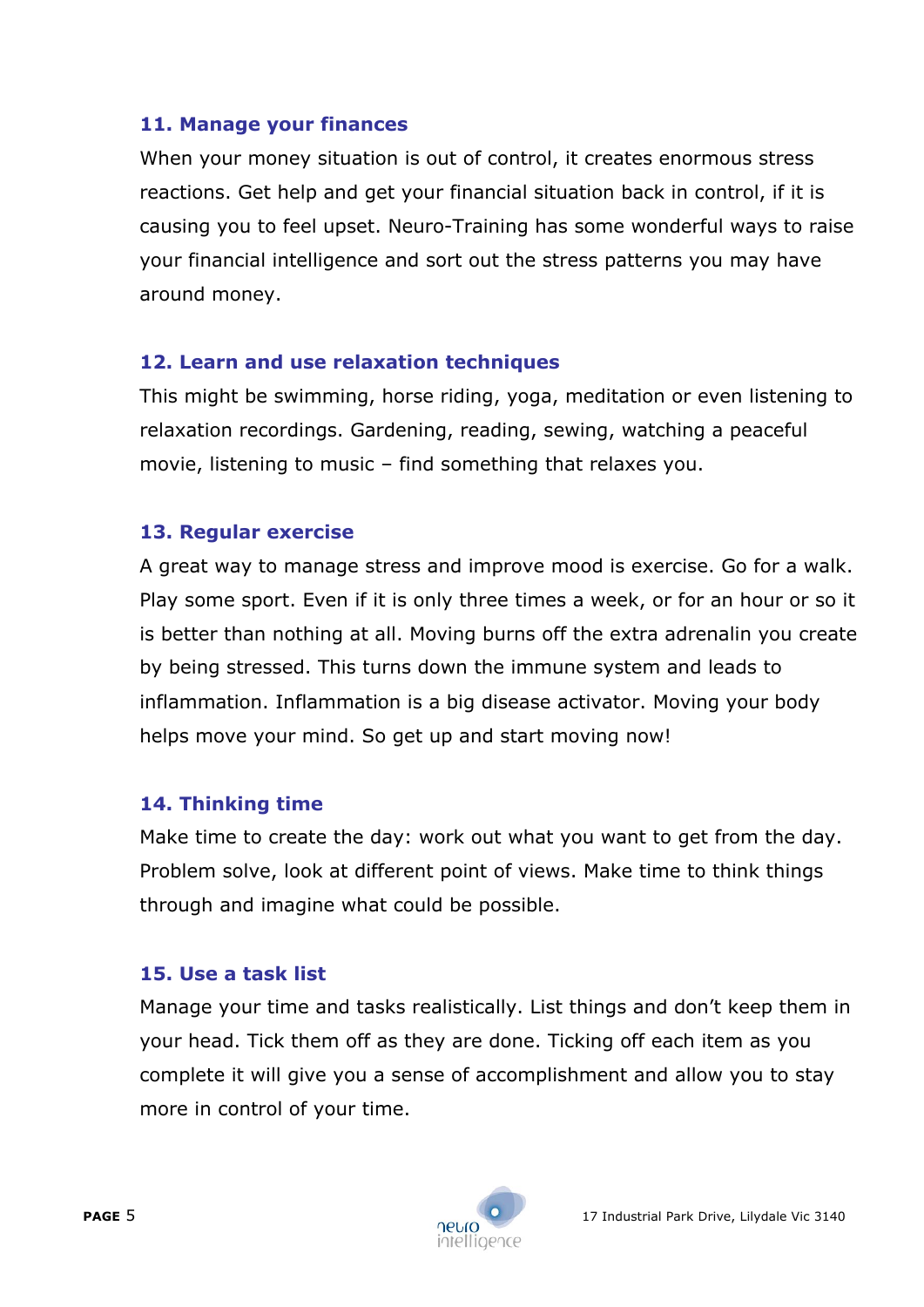# **16. Learn to forgive**

People often carry a lot of anger about others – friends, work colleagues and family who they feel have let them down. Learn to forgive, as forgiveness reduces stress.

#### **17. Improve your communication skills**

Understanding others, how and why they react is highly effective for communicating better. The secret to why we react the way we do is often hidden amongst our facial characteristics. Discover more about Face Traits, why we react and why our loved ones react differently will help you understand others and their internal reactions and it's also fun to learn.

#### **18. Use visualisation**

Picture a calming place, use a screen saver and have pictures on your desk of people and places that you associate with relaxation.

# **19. Laugh out loud**

Researchers have found laughter lowers stress and stimulates the immune system. So choose friends who make you laugh, get a comedy DVD and go to shows and places that are fun and funny.

#### **20. Learn to say no**

Sometimes we just do too much. We are too nice or feel guilty if we say no. Consequently we are feeling overloaded with no time for what we really want to do. Think of a quick and easy sentence such as "Well, I would love to help you, however I have something else I have to do first…" Know your limits and stick to them. Whether in your personal or professional life, refuse to accept added responsibilities when you're close to reaching them. Taking on more than you can handle is a sure fire recipe for stress.

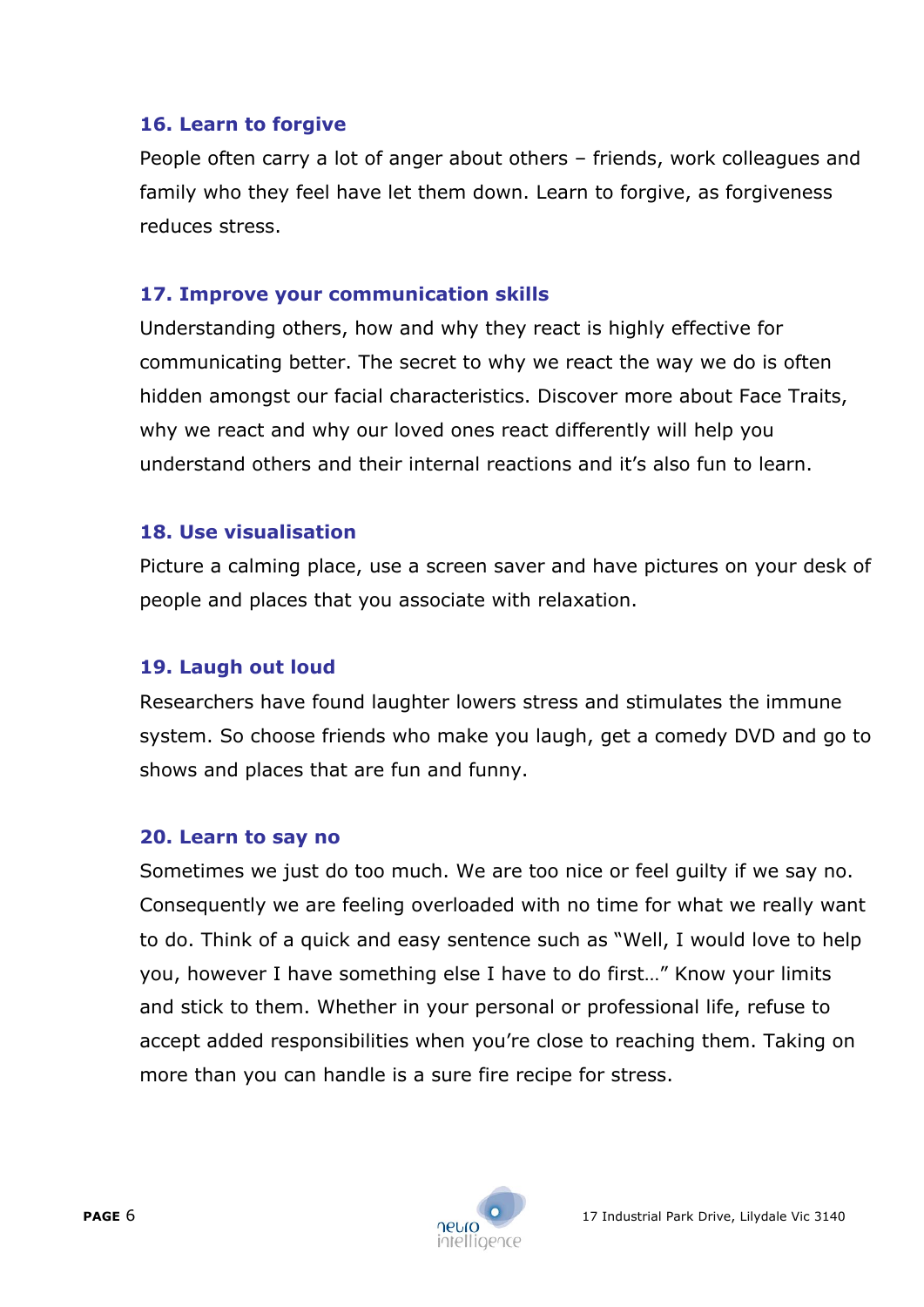# **21. Focus on what you do want rather than what you don't want**

When stress is getting you down, take a moment to reflect on all the things you want in your life. We often spend too much time focusing on what we don't want. Our brain cannot 'not do' something. For example "don't think of an apple pie right now" (what's in your minds eye – an apple pie right!) Think of what you do want in life, rather than what you don't want in life. It's easier this way round.

# **22. Be more assertive**

Deal with problems head on- but do it in a gentle manner. Do your best to anticipate and prevent them. If you've got an exam to study for and your chatty roommate just got home, say up front that you only have five minutes to talk.

# **23. Adjust your standards**

Perfectionism is a major source of avoidable stress. Stop setting yourself up for failure by demanding perfection. Set reasonable standards for yourself and others and learn to be okay with "good enough".

# **24. Clear out the toxic people in your life**

Avoid people who stress you out and learn to say no to them too. If someone consistently causes stress in your life and you can't turn the relationship around, limit the amount of time you spend with that person or end the relationship entirely.

# **25. Avoid the unhealthy ways of coping with stress**

These coping strategies may temporarily reduce stress but they cause more damage in the long run: smoking, drinking too much, over or under eating, zoning out for hours in front of the TV or computer, using pills or drugs to relax, sleeping too much, procrastinating or perhaps filling up every minute of the day to avoid facing problems. Maybe you have been taking out your